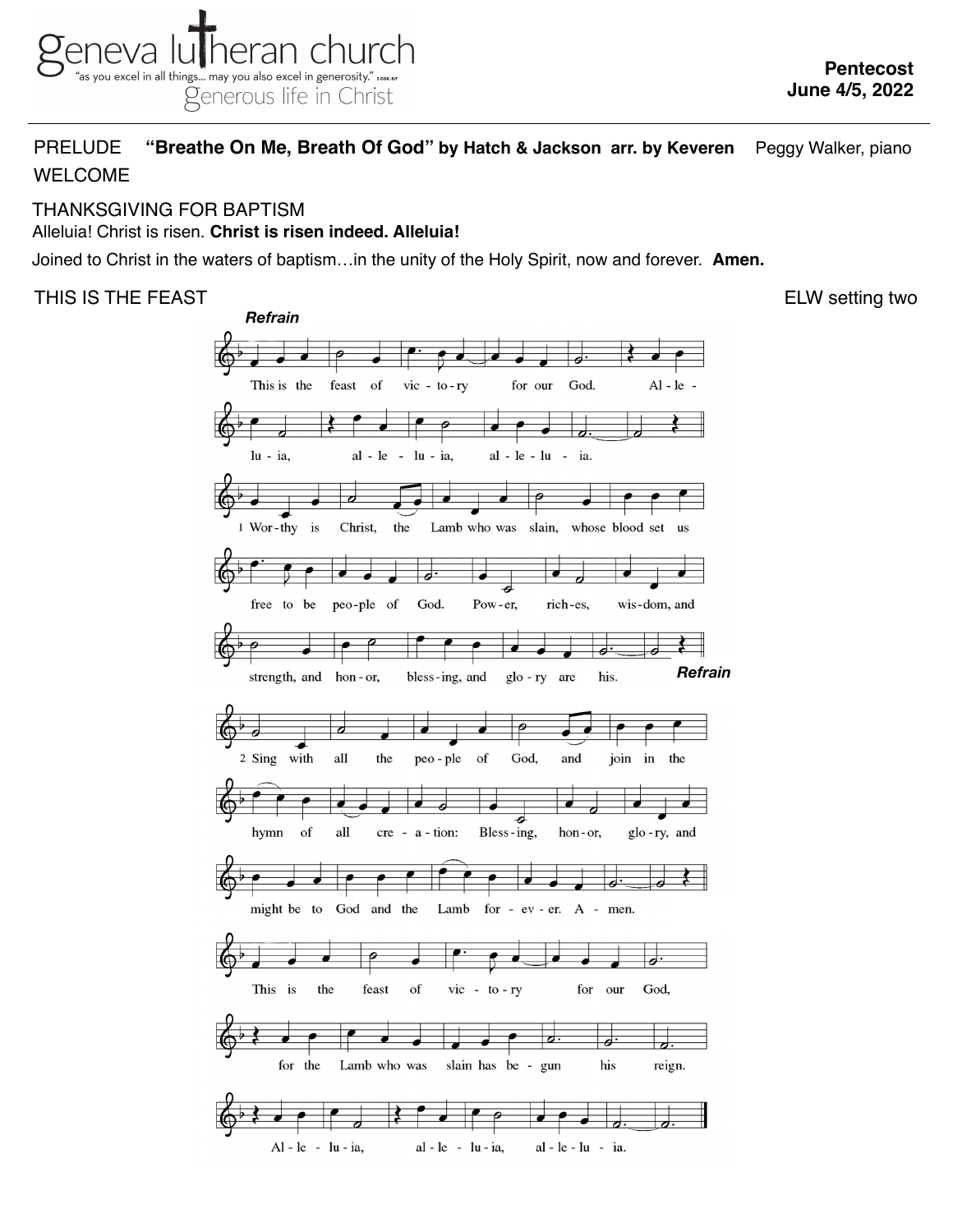### PRAYER OF THE DAY The Lord be with you. **And also with you.**

God our creator, **the resurrection of Your Son offers life to all the peoples of earth. By Your Holy Spirit, kindle in us the fire of Your love, empowering our lives for service and our tongues for praise, through Jesus Christ, our Savior and Lord, who lives and reigns with You and the Holy Spirit, one God, now and forever. Amen.**



### CHILDREN'S MESSAGEMichelle Lata

The Holy Gospel according to St. John. **Glory to you, O Lord.**  GOSPEL**:** John 14:8-17, 25-27 The Gospel of the Lord. **Praise to you, O Christ.**

PREACHING TEXT: Acts 2:1-21 *PREACHING TEXT: Acts 2:1-21 Word of God, word of life.* **Thanks be to God.** 

SERMON **Pastor Trudy Stoffel** 

#### OFFERING

*Through your donations we are able to support the ministries of GLC including lawn care. There are many ways you can give—place your offering in the plate at the back, put a check in the mail, text: 630-528-2407 with a dollar amount or give [online](https://secure.myvanco.com/YNE6) .*

SPECIAL MUSIC "Be Present, Spirit Of The Lord" by Dudley-Smith & Beall Sanctuary Choir

## OFFERING PRAYER

**Your church is composed of people like me. I help make it what it is.**

**It will be friendly, if I am. Its pews will be filled, if I help fill them, even if they don't look like pews. It will do great work, if I work. It will make generous gifts to many causes, if I am a generous giver. It will be a place of forgiveness and grace, if I forgive and receive forgiveness. It will bring other people into its worship and fellowship, here and online, if I invite and bring them. It will be a church where people grow in faith and serve you, if I am open to such growth and service. Therefore, with your help Lord, I shall dedicate myself to the task of being all the things you want your church to be. Amen.**

> *We welcome Genevieve Rose Edwards, daughter of Jaclyn & Cory Edwards who joined us through the waters of baptism on June 4.*

People of God, do you promise to support Genevieve and her family and pray for her new life in Christ? **We do.**

## APOSTLES' CREED

Do you believe in God the Father?

**I believe in God, the Father almighty, creator of heaven and earth.**

Do you believe in Jesus Christ, the son of God?

**I believe in Jesus Christ, God's only Son, our Lord,**

 **who was conceived by the Holy Spirit, born of the virgin Mary,**

 **suffered under Pontius Pilate, was crucified, died and was buried;**

 **he descended to the dead. On the third day he rose again;**

 **he ascended into heaven, and is seated at the right hand of the Father,**

 **and he will come again to judge the living and the dead.**

Do you believe in God the Holy Spirit?

**I believe in the Holy Spirit, the holy catholic Church, the communion of saints, the forgiveness of sins, the resurrection of the body, and the life everlasting. Amen.**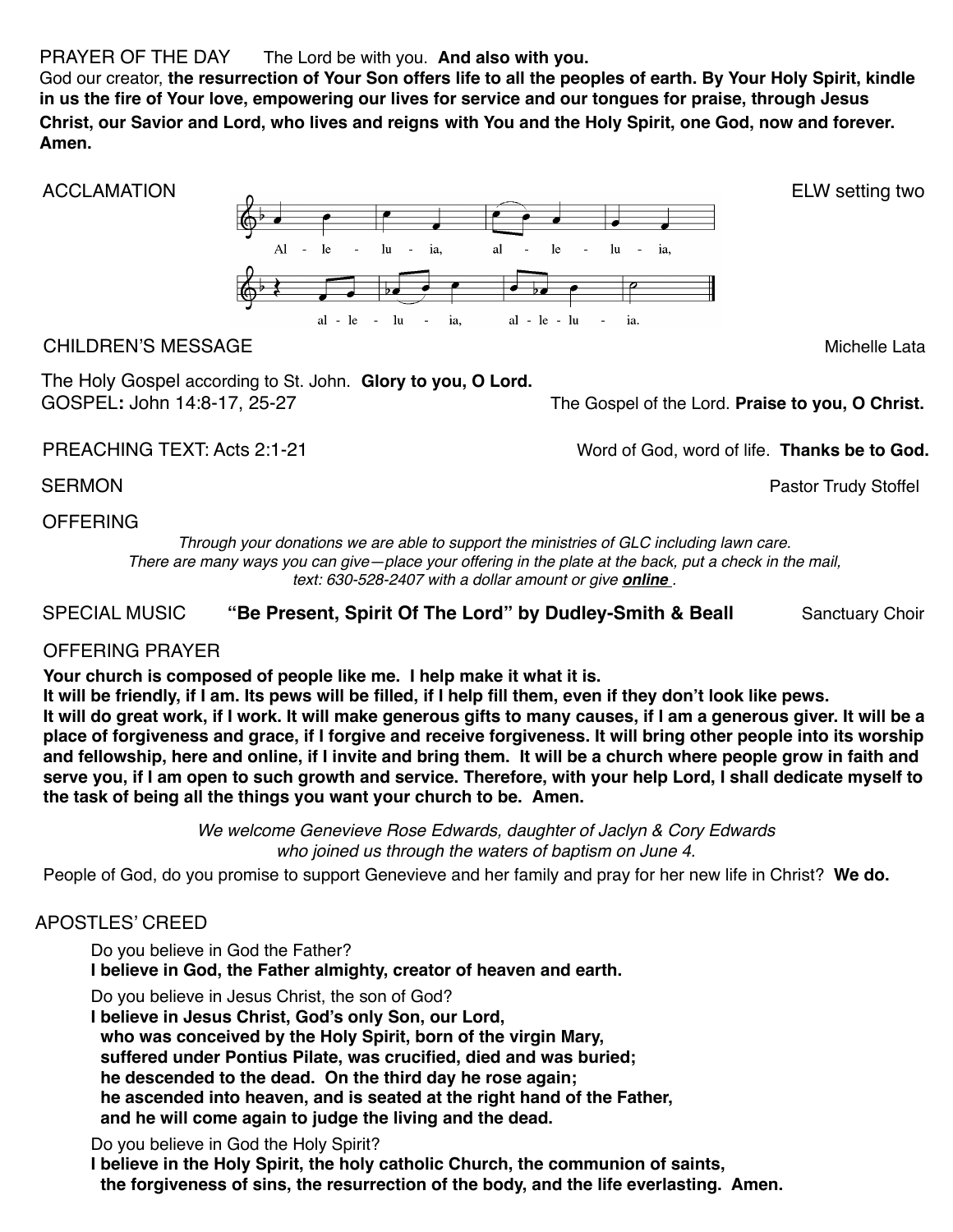#### PRAYERS After each petition: God, in your mercy, **hear our prayer.** PEACE THE GREAT THANKSGIVING **ELW SETTING**



It is indeed right, our duty and our joy…we praise your name and join their unending hymn:

#### HOLY, HOLY, HOLY **ELW** setting two



### EUCHARISTIC PRAYER WORDS OF INSTITUTION

LORD'S PRAYER

**Our Father, who art in heaven, hallowed be thy name, thy kingdom come, thy will be done, on earth as it is in heaven. Give us this day our daily bread; and forgive us our trespasses, as we forgive those who trespass against us; and lead us not into temptation, but deliver us from evil.**

**For thine is the kingdom, and the power, and the glory, forever and ever. Amen. COMMUNION**